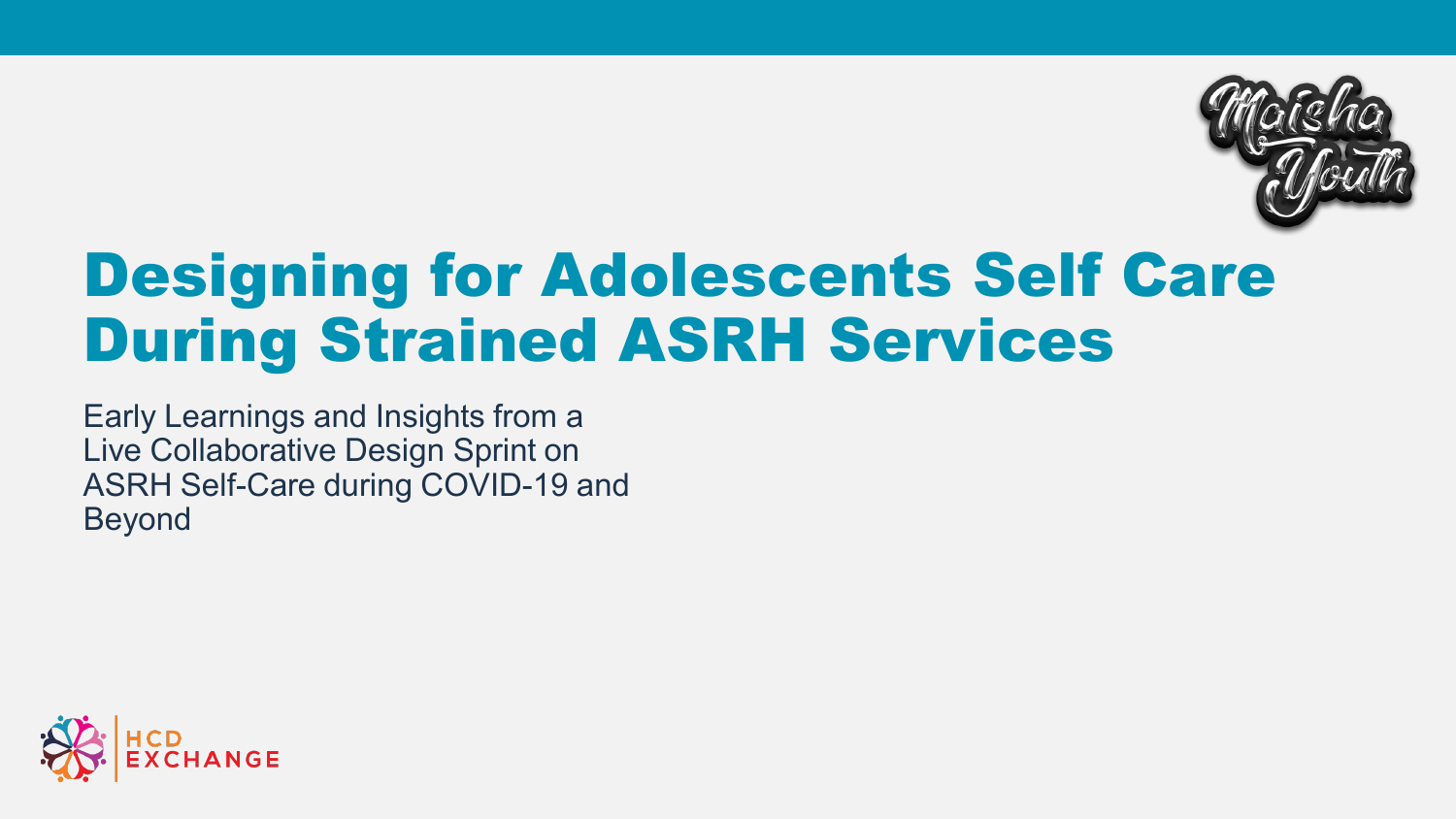### The Design Sprint



**HMW help adolescents get the essential SRH information and services they need while physically distancing?**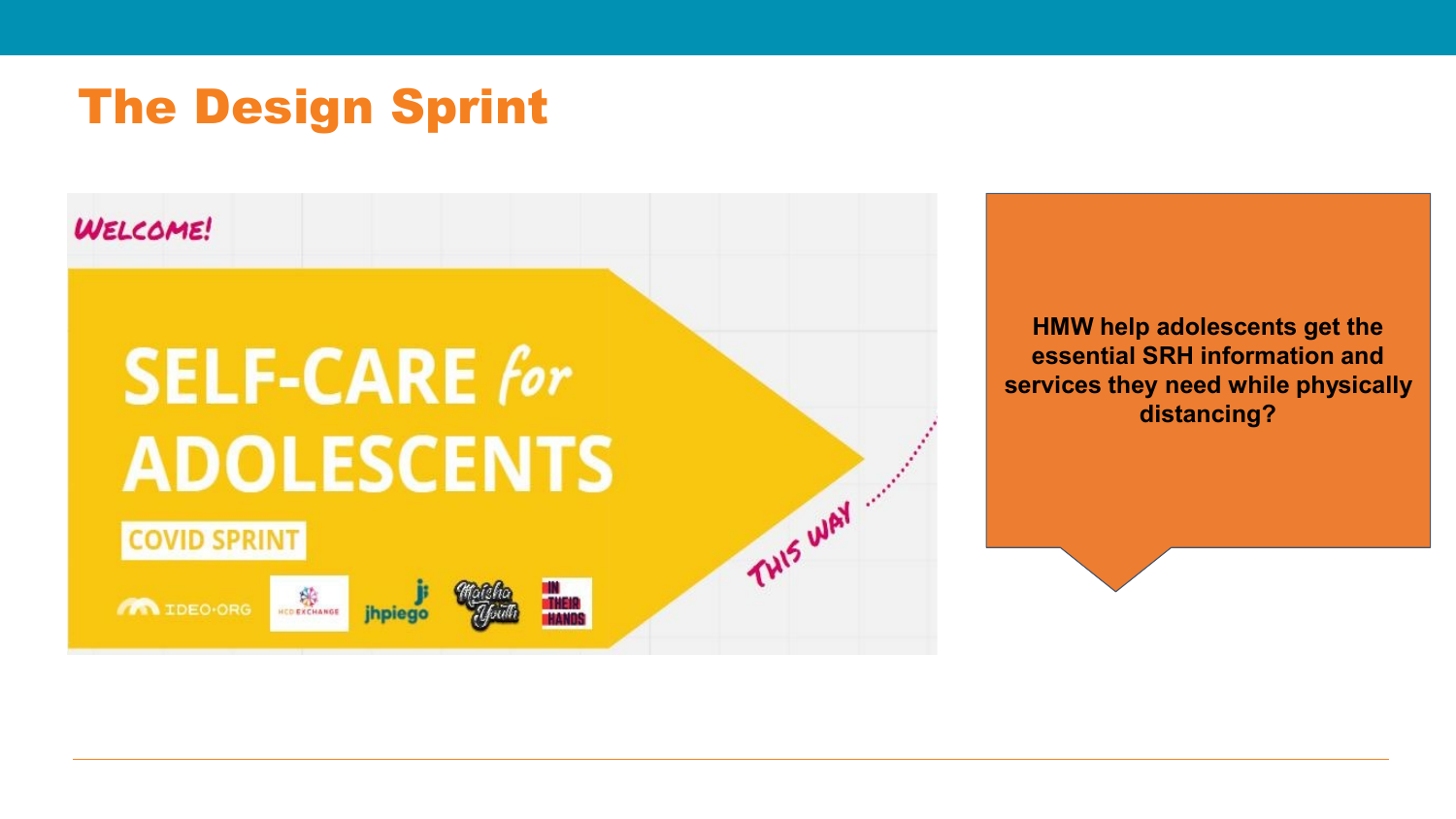### The Process and Tools



#### Ideation and Prototyping

Kick off with the partners and introductions. Background information on the design question Brainstorming and idea prioritisation

#### Testing and Iterating

Creation of prototypes Recruitment of key audiences for prototyping Full-team feedback

#### Refinement

Refinement from the user feedback Creation of final solution Implementation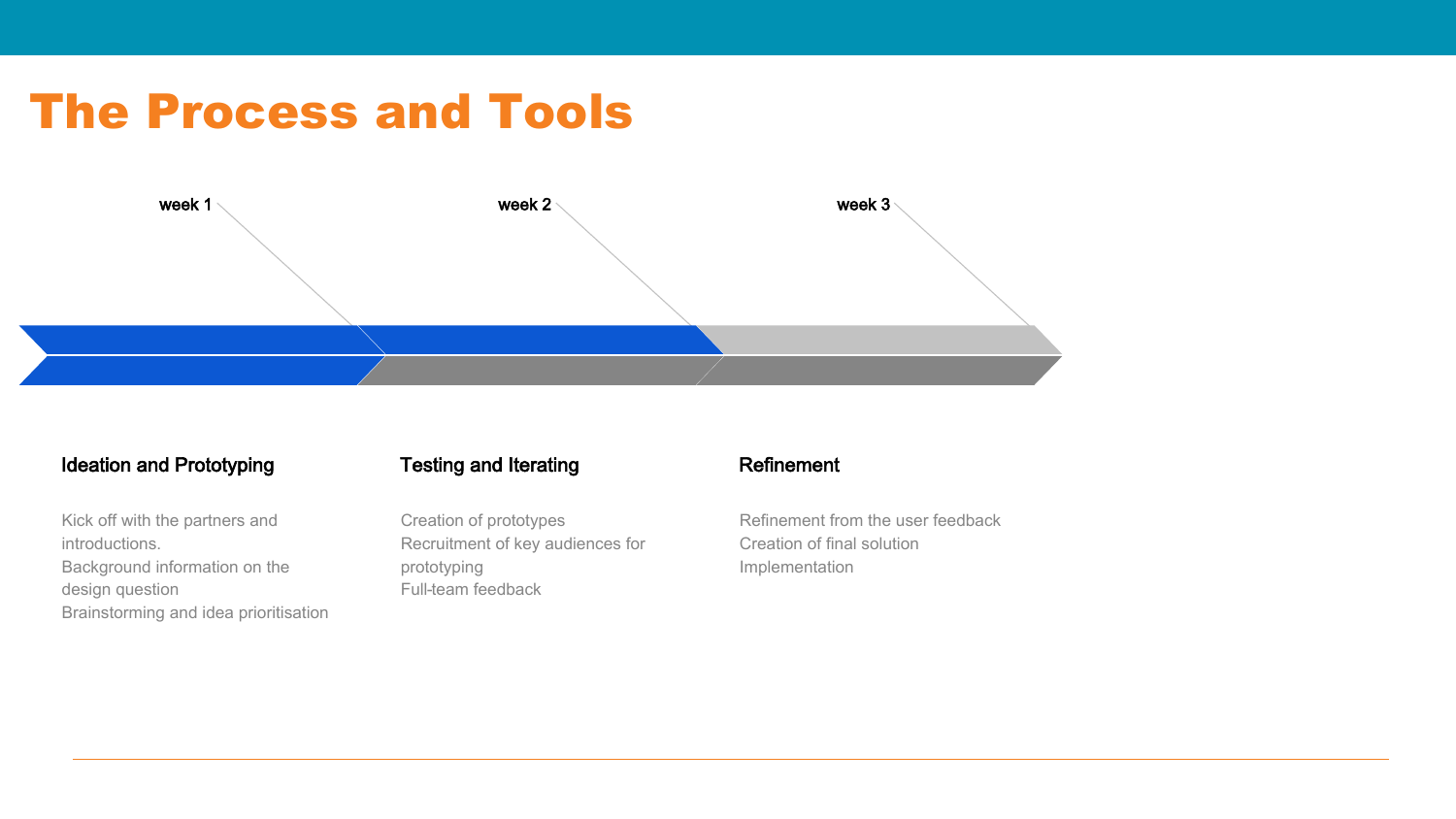# So what are we already learning?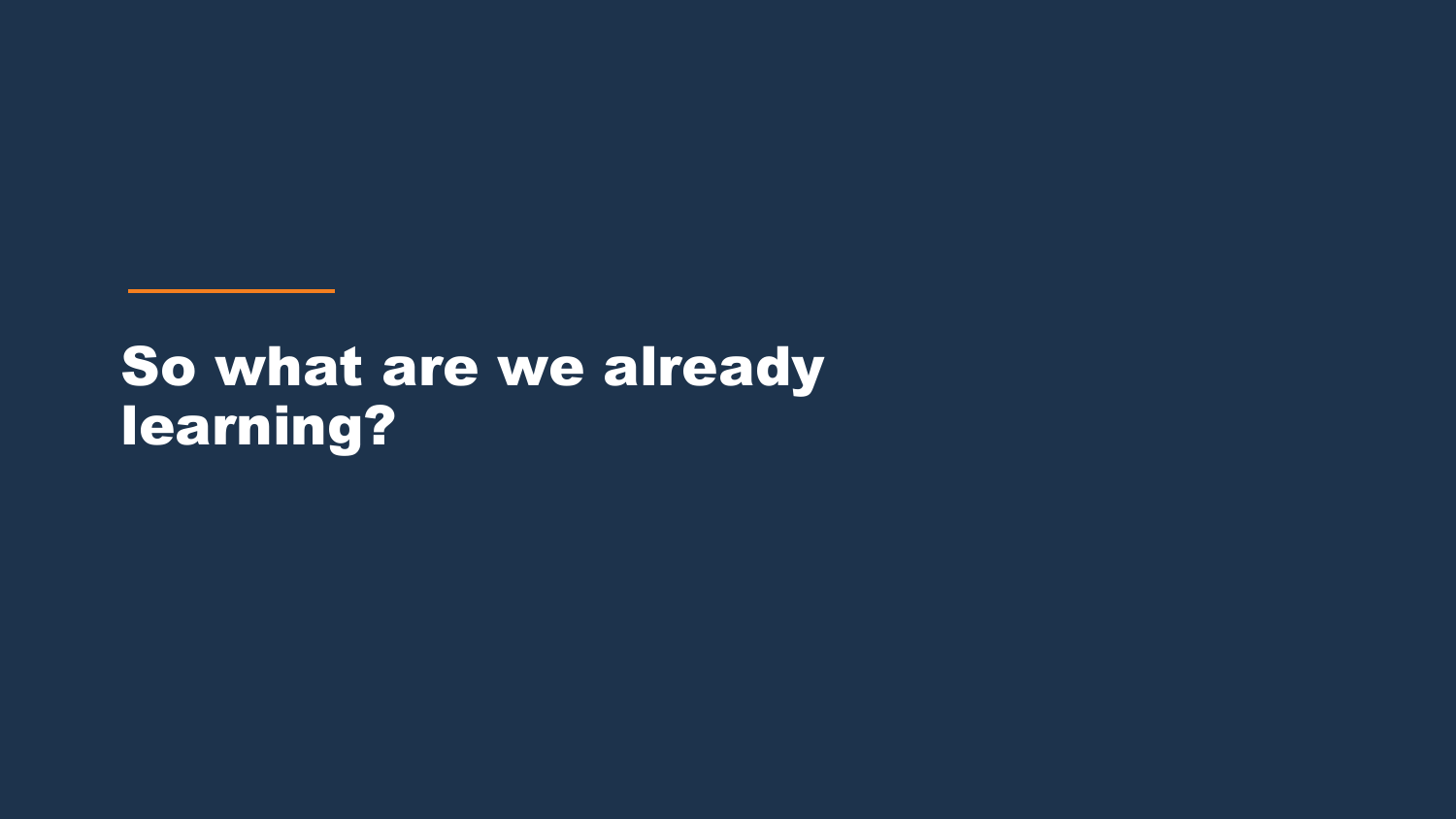**O1** Diversity in<br>**O1** teams/collaboration

**02** Quick reaction and ideation

Need to think about the self-care products and channels . 03

ta bout/challe

Offline versus online

Are we really reaching everybody?

### **Consent**

How do we get consent from young people for the research and prototyping?

2 后放时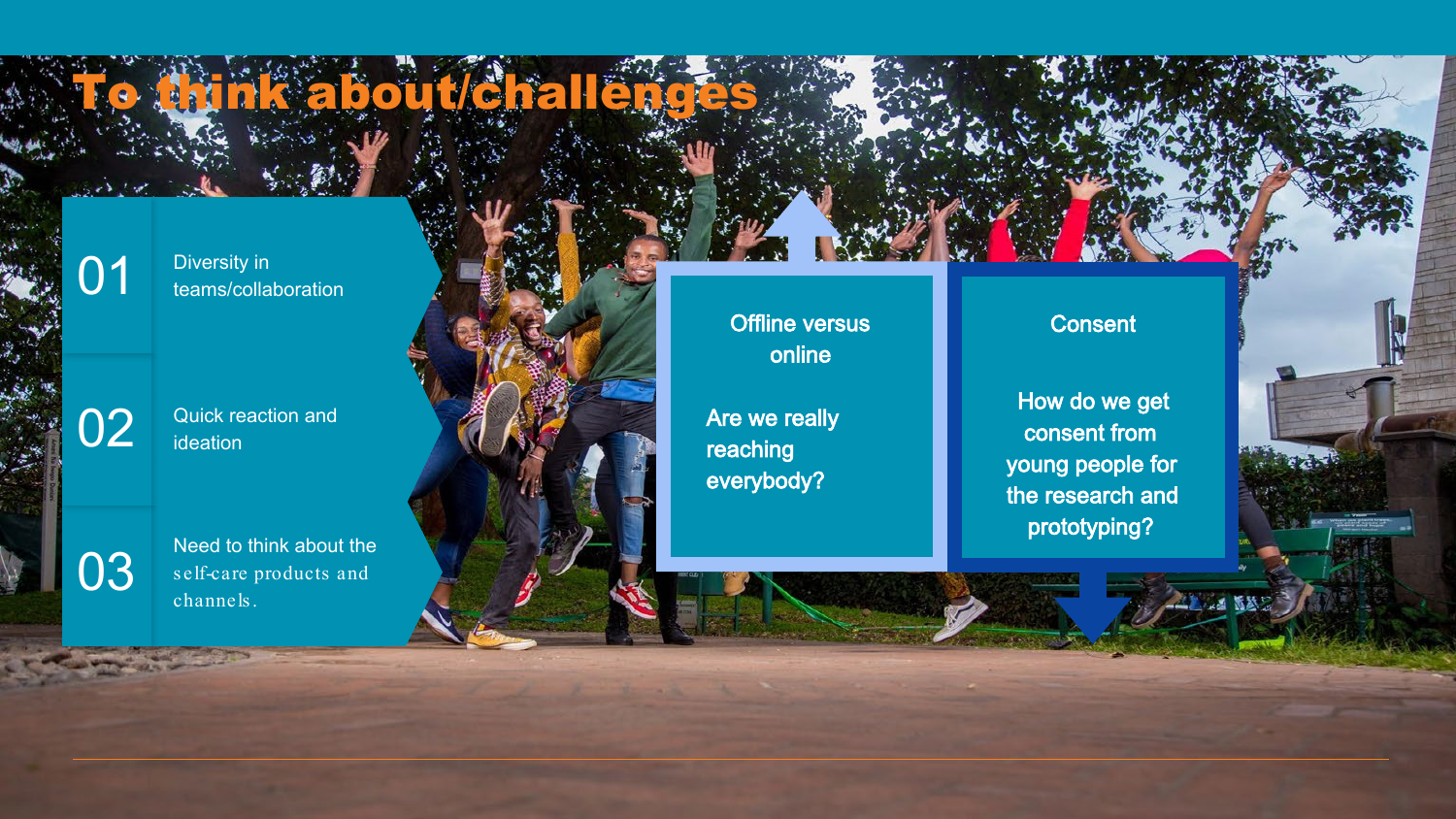# …the youth mind

- **Youth Interests**  What are the current interest (both SRH and Overlapping) interest that youth may have and how can we best address them with SRH focus as the entry point
	- □ Quarantined "bae" GF who's comes through for you, just because le bae is not available to meet my sexual needs
	- Quarantined Hang outs (Offline and Online) what is that pool factor on this parties that we can adapt to this process to ensure we are captivating their attention
	- **Tech –** what are the different technology platforms that we are testing with and how do they align with the spaces young people are currently invested in. What are the most effective channels of communication and engagement?
- **Commodities –** what specific SRHR (self-care) commodities are we providing to the adolescents and young people? Needs vs wants.
- **Longevity** how does what we design work beyond this COVID19 pandemic? If it is to be implemented by a youth organization, what works best?